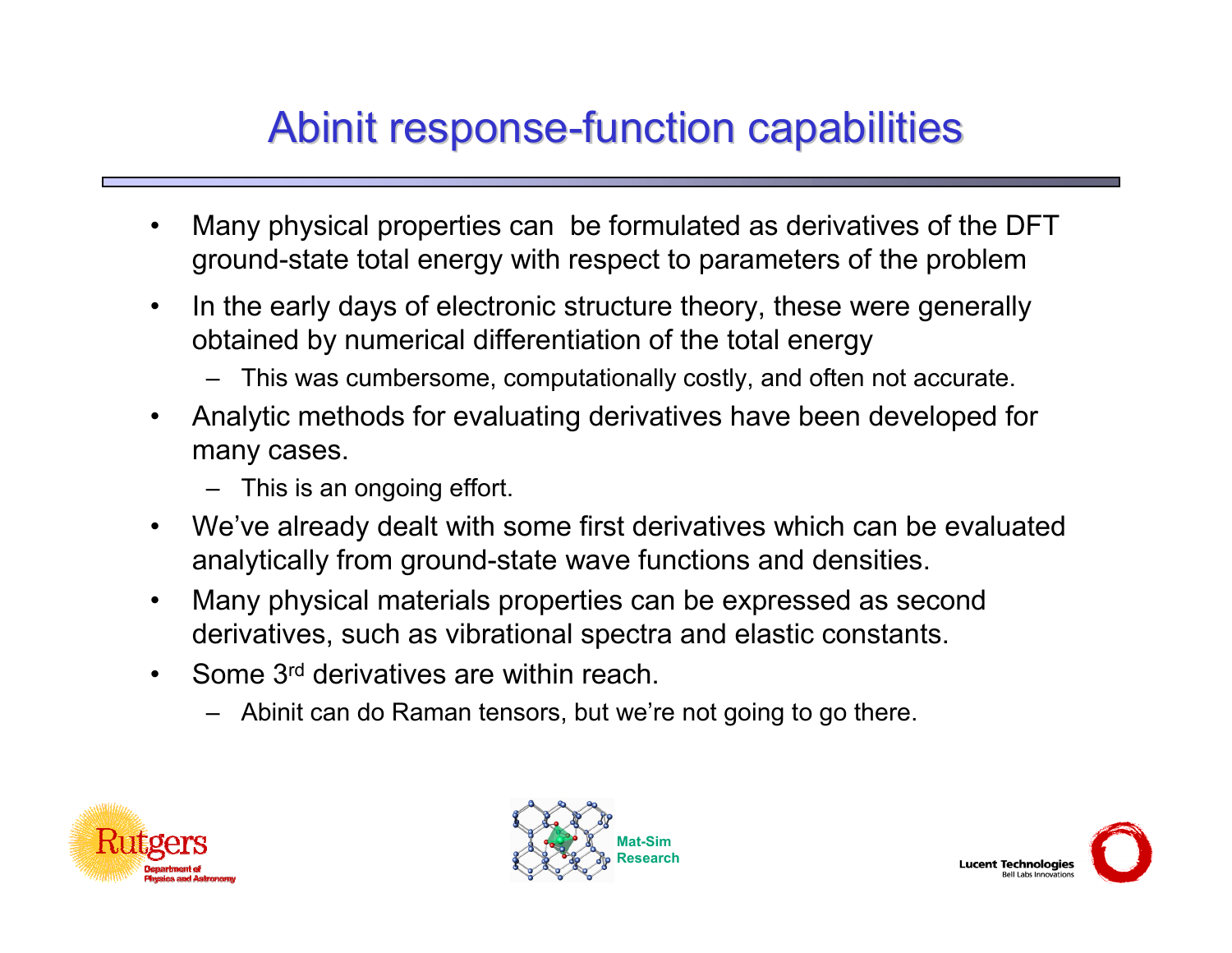#### Perturbations and energy first derivatives

- $\bullet$  The simplest case – forces
	- $-$  Derivatives wrt atomic coordinates  $\tau_{_{Ki}}$
	- $\,$  Includes all periodic replicas  $\,tau_{\scriptscriptstyle{xi}}^{} + R_{\scriptscriptstyle{i}}^{}$
- • A more subtle case – stress
	- $\,$  Derivative wrt uniform strain tensor  $\,\eta_{\alpha\beta}^{}$
	- Correctly formulating the DFT energy as an analytic function of strain is difficult.
- • A very subtle case (not yet encountered) – electric polarization **P**
	- Derivative wrt uniform electric field of an extended energy functional,
		- $E = E$ <sub>HKS</sub>  $\mathcal{E} \cdot \mathbf{P}$
	- Principal difficulty the electric field destroys the periodicity of the potential
- • A simpler periodicity-destroying case – atomic displacements with a different period,  $\tau_{\scriptscriptstyle{Ki}} + R_{\scriptscriptstyle{i}} \rightarrow \tau_{\scriptscriptstyle{Ki}} + R_{\scriptscriptstyle{i}} + \lambda e^{i{\bf q}\cdot{\bf R}}$ 
	- First derivatives wrt λ vanish
	- Second derivatives wrt one **q** and one **–q** perturbation give phonons.



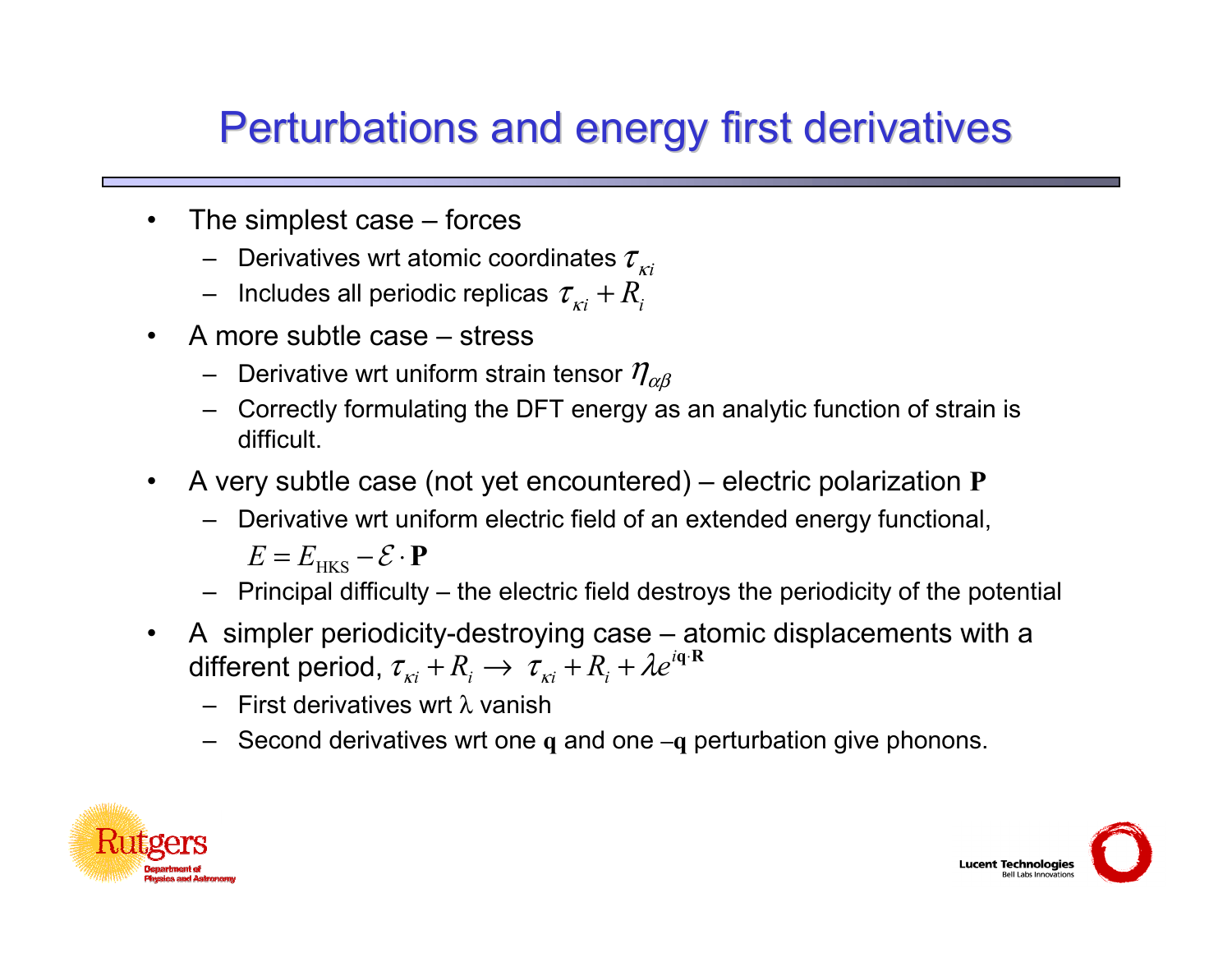# Strain tensor  $\eta_{\alpha\beta}$  as a perturbation

•Strain really only changes the positions of the atomic (pseudo)potentials,

$$
V_{\text{ext}}(\mathbf{r}) = \sum_{\mathbf{R}} \sum_{\tau}^{\text{cell}} V_{\tau}(\mathbf{r} - \tau - \mathbf{R}) \longrightarrow V_{\text{ext}}^{\eta}(\mathbf{r}) = \sum_{\mathbf{R}} \sum_{\tau}^{\text{cell}} V_{\tau}[\mathbf{r} - (1 + \eta) \cdot \tau - (1 + \eta) \cdot \mathbf{R}].
$$

- $\bullet$  However, this causes unique problems for perturbation expansions:
	- Viewed in terms of the infinite lattice, the strain perturbation can never be small.
	- From the point of view of a single unit cell, strain changes the periodic boundary conditions, so wave functions of the strained lattice cannot be expanded in terms of those of the unstrained lattice.
- • Strain appears to be qualitatively different from other perturbations such as periodicity-preserving atomic displacements.



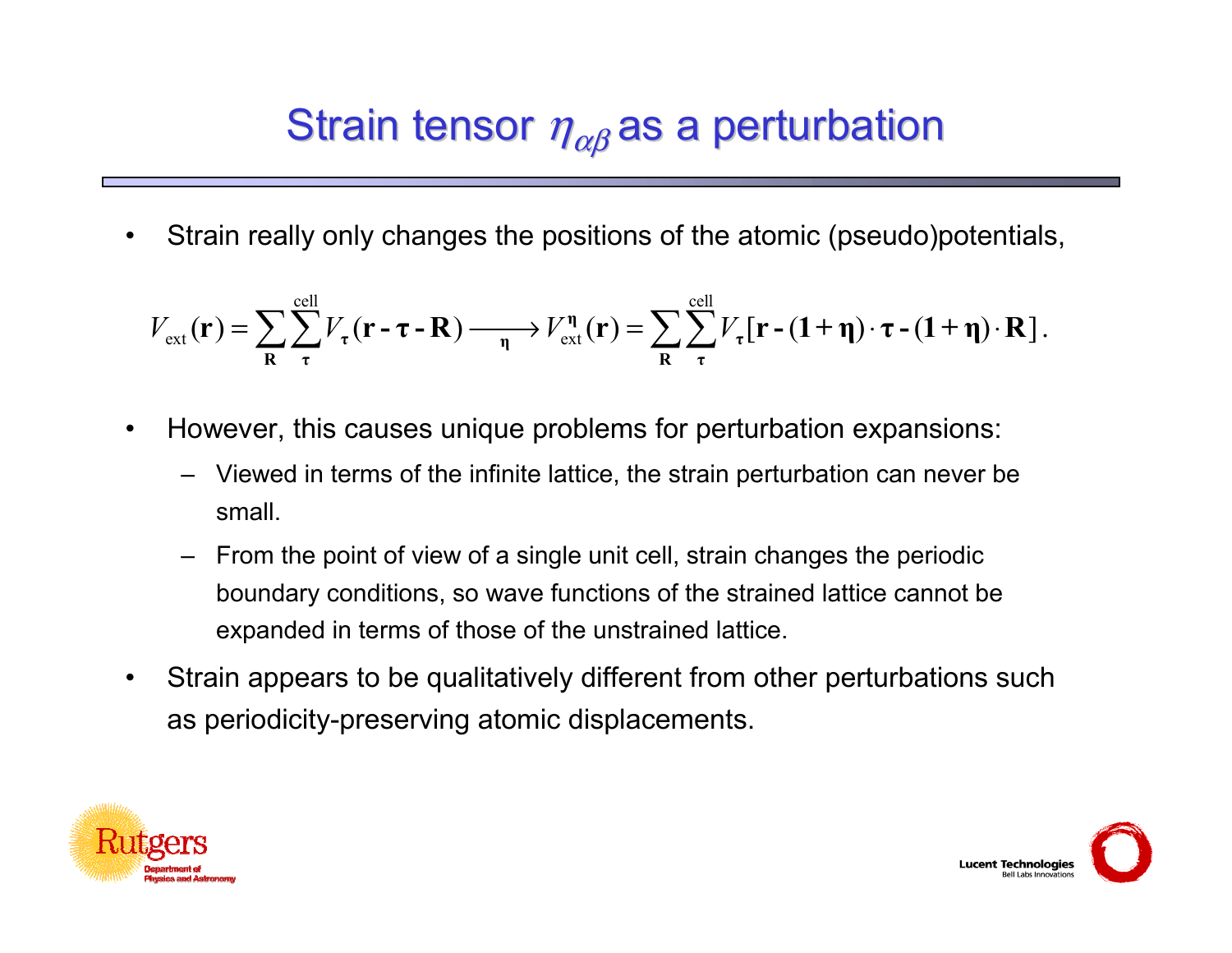# Reduced coordinate  $(\sim)$  formulation

- • Every lattice, unstrained or strained, is a unit cube in reduced coordinates.
	- –Primitive real and reciprocal lattice vectors define the transformations:

$$
X_{\alpha} = \sum_{i} R_{\alpha i}^{\mathrm{P}} \tilde{X}_{i}, \quad K_{\alpha} \equiv (k_{\alpha} + G_{\alpha}) = \sum_{i} G_{\alpha i}^{\mathrm{P}} \tilde{K}_{i}, \quad \sum_{\alpha} R_{\alpha i}^{\mathrm{P}} G_{\alpha j}^{\mathrm{P}} = 2\pi \delta_{ij}
$$

- Cartesian indices  $\alpha, \beta, \dots = 1,3$  and reduced indices  $i, j, \dots = 1,3$
- $\bullet$  Every term in the DFT functional can be expressed in terms of dot products and the unit cell volume  $\Omega$ 
	- –Dot products and  $\Omega$  in reduced coordinates are computed with **metric tensors**,

$$
\mathbf{X}' \cdot \mathbf{X} = \sum_{ij} \tilde{X}'_i \Xi_{ij} \tilde{X}_j , \quad \mathbf{K}' \cdot \mathbf{K} = \sum_{ij} \tilde{K}'_i \Upsilon_{ij} \tilde{K}_j , \quad \Omega = (\det[\Xi_{ij}])^{1/2}
$$

- • This trick reduces strain to a "simple" parameter of a density functional whose wave functions have invariant boundary conditions.
	- The only strain depencence is in the metric tensors.
	- –Conveniently, Abinit uses reduced coordinates throughout its code.



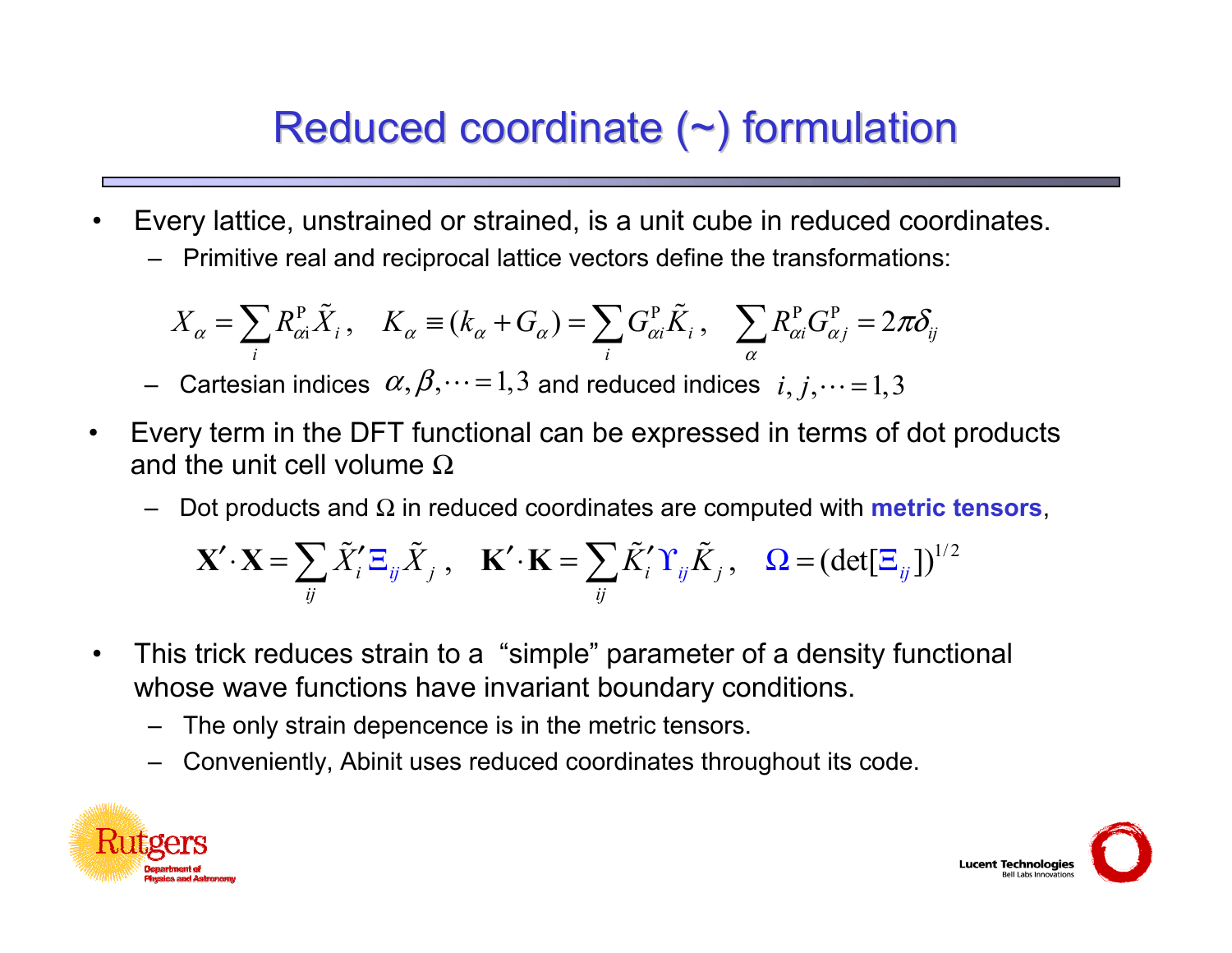# Electrical polarization in insulators Electrical polarization in insulators

- • The "dipole moment" definition of the polarization of a molecule becomes ambiguous and useless in an infinite solid.
- $\bullet$  The change in polarization when a parameter (eg., an atom position) is changed in a solid is well-defined and can be calculated by integrating the current induced when the parameter $\lambda\left( t\right)$  is changed very slowly.
- $\bullet$  Using 1st-order time-dependent perturbation theory for the wave function, taking the matrix elements of the current operator, and taking the zero-frequency limit of  $\, {\bf j}(\omega) / \omega$  , one can show

$$
\frac{\partial \mathbf{P}}{\partial \lambda} = -\frac{i}{\Omega} \sum_{\mathbf{k}} \sum_{i} \sum_{j}^{\text{occ empty}} \frac{\langle \psi_{\mathbf{k}i}^{\lambda} | \hat{\mathbf{p}} | \psi_{\mathbf{k}j}^{\lambda} \rangle \langle \psi_{\mathbf{k}j}^{\lambda} | \partial V_{\text{KS}}^{\lambda} / \partial \lambda | \psi_{\mathbf{k}i}^{\lambda} \rangle}{\left(\varepsilon_{\mathbf{k}i}^{\lambda} - \varepsilon_{\mathbf{k}j}^{\lambda}\right)^{2}} + \text{c.c.}
$$

–Why is the energy denominator squared?



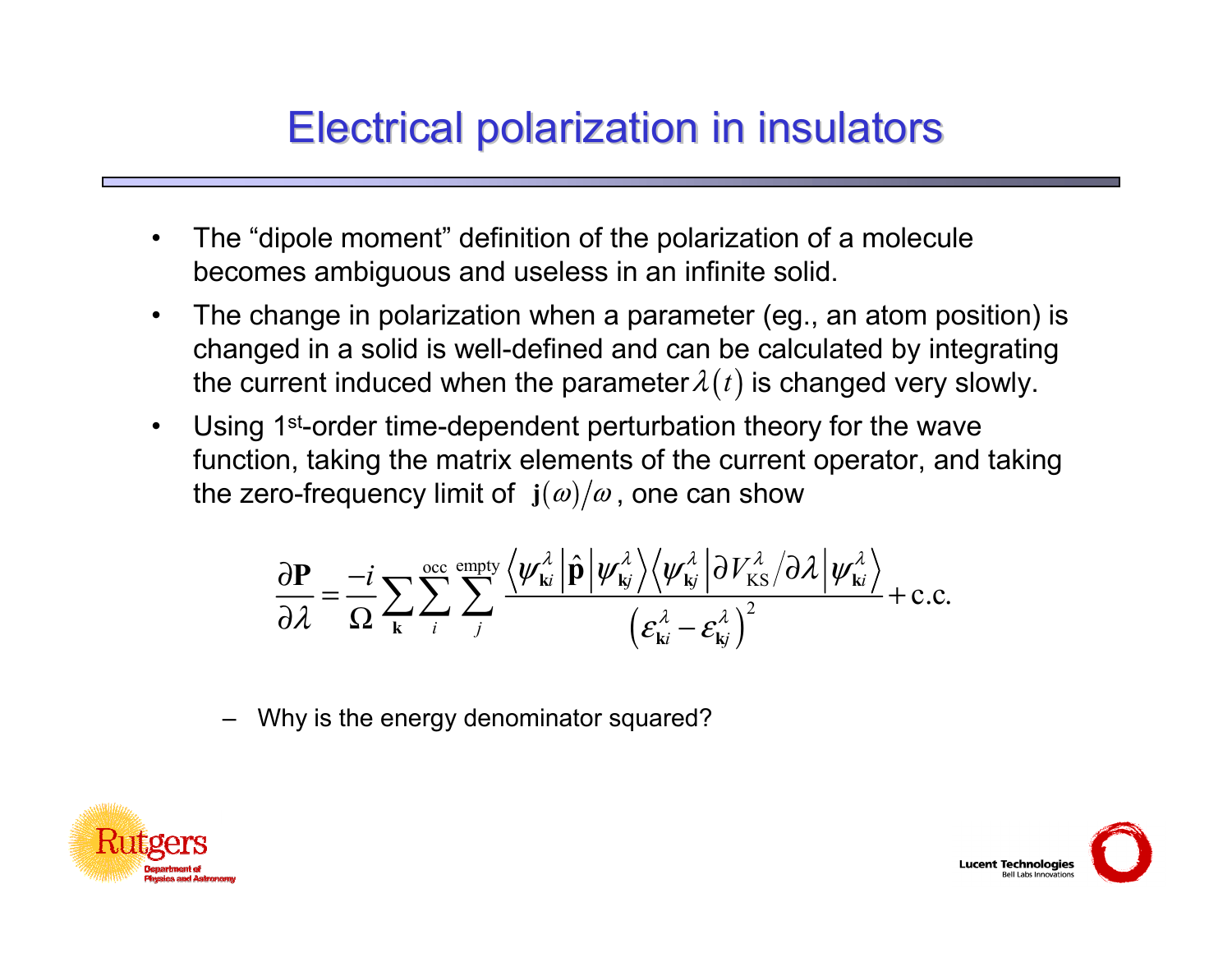#### Polarization, continued

- $\bullet$ Now consider just the periodic part  $u_{ki}^{\lambda}$  of  $\psi_{ki}^{\lambda}(\mathbf{r}) = e^{i\mathbf{k}\cdot\mathbf{r}}u_{ki}^{\lambda}(\mathbf{r})$ λ **k**
- •It is the solution of the k-dependent Hamiltonian

$$
\hat{H}_{KS}(\mathbf{k},\lambda) = -\frac{1}{2}(\nabla + i\mathbf{k})^2 + V_{KS}(\mathbf{r},\lambda)
$$

 $\bullet$  Two identities can be established which, along with the completeness relation for the  $j$  states, allow  $\partial \mathbf{P} / \partial \mathcal{X}$  to be expressed strictly in terms of occupied states,

$$
\langle \psi_{ki}^{\lambda} | \hat{\mathbf{p}} | \psi_{kj}^{\lambda} \rangle = \langle u_{ki}^{\lambda} | [\partial/\partial \mathbf{k}, \hat{H}_{KS}(\mathbf{k}, \lambda)] | u_{kj}^{\lambda} \rangle, \langle \psi_{ki}^{\lambda} | \partial V_{KS}^{\lambda} / \partial \lambda | \psi_{kj}^{\lambda} \rangle = \langle u_{ki}^{\lambda} | [\partial/\partial \lambda, \hat{H}_{KS}(\mathbf{k}, \lambda)] | u_{kj}^{\lambda} \rangle.
$$

 $\bullet$ The $\lambda$ -integrated net change of the  $\alpha$  component of the polarization is

$$
\Delta P_{\alpha} = \frac{-2}{\left(2\pi\right)^3} \operatorname{Im} \int_{\mathrm{BZ}} d\mathbf{k} \int_0^1 d\lambda \sum_i^{\mathrm{occ}} \left\langle \frac{u_{\mathbf{k}i}^{\lambda}}{\partial k_{\alpha}} \middle| \frac{u_{\mathbf{k}i}^{\lambda}}{\partial \lambda} \right\rangle
$$



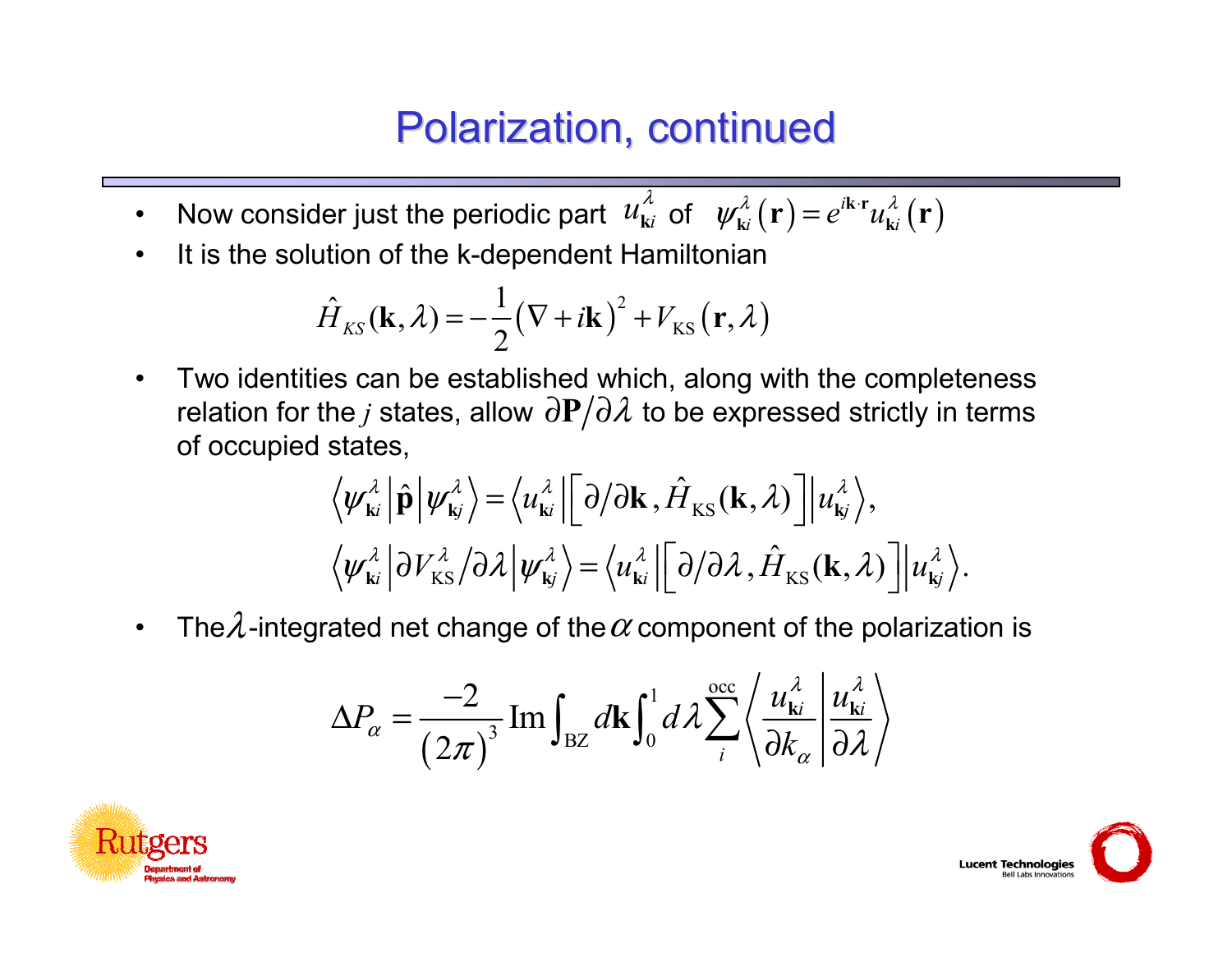# Polarization, continued

- $\bullet$ The 2-dimensional  $(\lambda, k_{\alpha})$  integral can be transformed by Stokes theorem into a contour integral. (The *k*⊥integrals are simple averages.)
- •If the phase of  $u_{\mathbf{k}i}^{\prime\prime}$  is chosen to change continuously and obey the condition **G <sup>r</sup>**λ **k**

$$
u_{\mathbf{k}+\mathbf{G}i}^{\lambda}\left(\mathbf{r}\right)=e^{i\mathbf{G}\cdot\mathbf{r}}u_{\mathbf{k}i}^{\lambda}\left(\mathbf{r}\right)
$$



where G is a reciprocal lattice vector, the  $\lambda$  integrals cancel and only the  $k_\alpha$ integrals at the end points  $\,\lambda=0,1\,$  contribute,

$$
\Delta P_{\alpha} = \frac{-i}{\left(2\pi\right)^3} \int_{\text{BZ}} d\mathbf{k} \sum_{i}^{\text{occ}} \left[ \left\langle u_{\mathbf{k}i}^{\lambda=1} \left| \partial u_{\mathbf{k}i}^{\lambda=1} / \partial k_{\alpha} \right\rangle - \left\langle u_{\mathbf{k}i}^{\lambda=0} \left| \partial u_{\mathbf{k}i}^{\lambda=0} / \partial k_{\alpha} \right\rangle \right] \right]
$$

- •The quantity we are calculating here is called a "Berry phase."
- • When the BZ integral is replaced by a sum on a regular mesh, a finitedifference approximation to  $\frac{\partial u_{ki}^{\lambda}}{\partial k_{\alpha}}$  can be used, so the polarization can be expressed strictly in terms of ground-state wave functions.



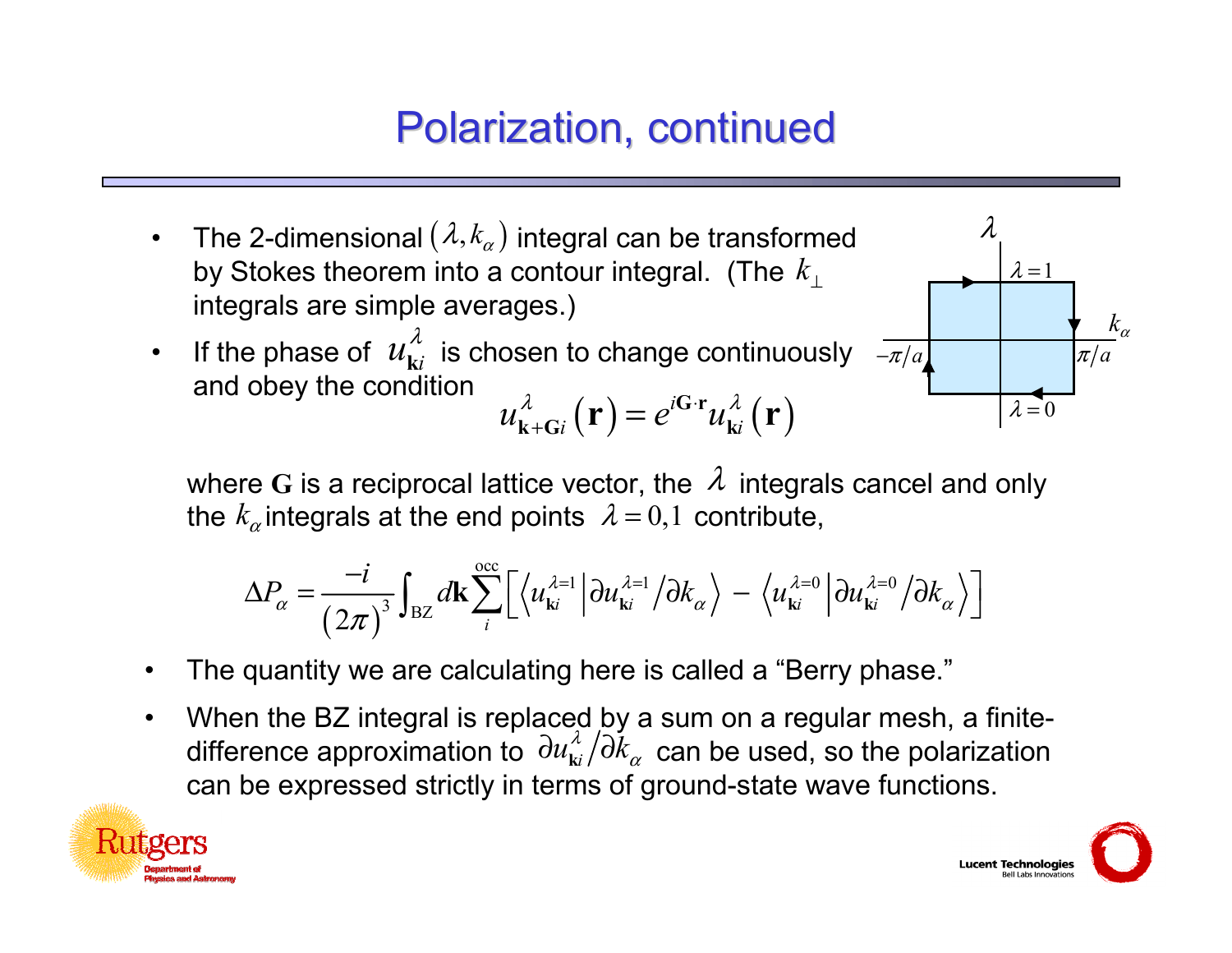#### **Density Functional Perturbation Theory**

- $\bullet$ All quantities are expanded in power series in a DF energy parameter  $\lambda,$  $X(\lambda) = X^{(0)} + \lambda X^{(1)} + \lambda^2 X^{(2)} + \cdots,$  $\cdots, X = E_{el}, T, V_{ext}, \psi_{\alpha}(\mathbf{r}), n(\mathbf{r}), \varepsilon_{\alpha}, H$
- $\bullet$ Solutions  $\,\boldsymbol{\psi}^{\,(0)}$  of Kohn-Sham equation minimize the usual DFT functional  $E^{(0)}$  $H^{(0)}\left|\psi_{\alpha}^{(0)}\right\rangle$  =  $\mathcal{E}_{\alpha}^{(0)}\left|\psi_{\alpha}^{(0)}\right\rangle$ .
- $\bullet$ There is a variational functional for *E*(2)

$$
E_{el}^{(2)}\{\psi^{(0)};\psi^{(1)}\} = \sum_{\alpha}^{\text{occ}} \left[ \left\langle \psi_{\alpha}^{(1)} \middle| T^{(0)} + V_{loc}^{(0)} + V_{non-loc}^{(0)} - \varepsilon_{\alpha}^{(0)} \middle| \psi_{\alpha}^{(1)} \right\rangle \right. \\ \left. + \left\langle \psi_{\alpha}^{(1)} \middle| T^{(1)} + V_{loc}^{(1)} + V_{non-loc}^{(1)} + V_{Har}^{(1)} + V_{xc}^{(1)} \middle| \psi_{\alpha}^{(0)} \right\rangle \right. \\ \left. + \left\langle \psi_{\alpha}^{(0)} \middle| T^{(1)} + V_{loc}^{(1)} + V_{non-loc}^{(1)} + V_{Har}^{(1)} + V_{xc}^{(1)} \middle| \psi_{\alpha}^{(1)} \right\rangle \right. \\ \left. + \left\langle \psi_{\alpha}^{(0)} \middle| T^{(2)} + V_{loc}^{(2)} + V_{non-loc}^{(2)} \middle| \psi_{\alpha}^{(0)} \right\rangle \right] \\ \left. + \frac{1}{2} \frac{d^2 E_{Har}}{d\lambda^2} \middle|_{n^{(0)}} + \frac{1}{2} \frac{d^2 E_{xc}}{d\lambda^2} \middle|_{n^{(0)}} + \frac{1}{2} \frac{d^2 E_{Ion - lon}}{d\lambda^2} \right)
$$

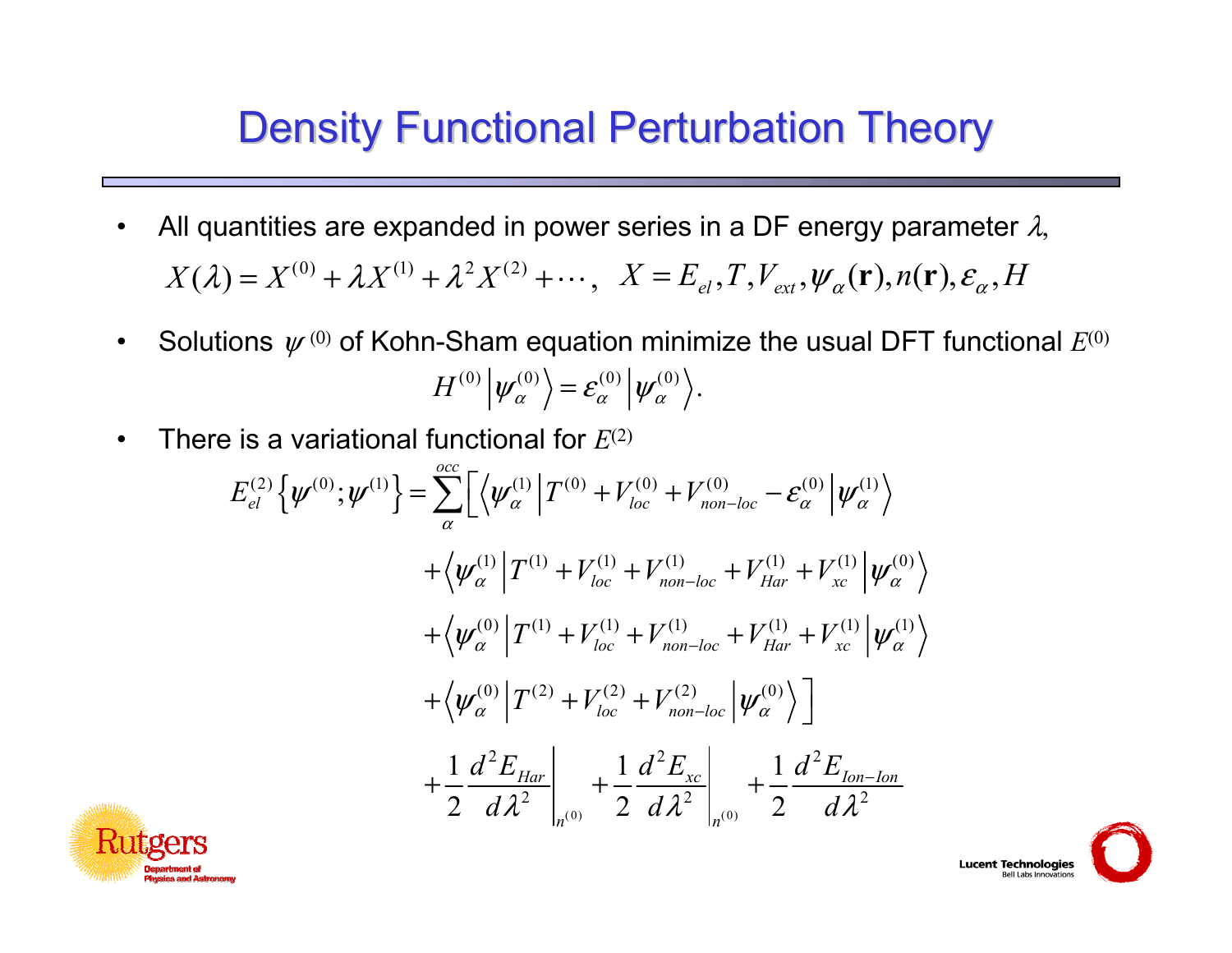# DFPT, continued

•The variational functional for  $E^{(2)}$  is minimized by solutions  $\psi^{(1)}$  of the selfconsistent Sternheimer equation

$$
P_c(H^{(0)} - \varepsilon_\alpha^{(0)}) P_c |\psi_\alpha^{(1)} \rangle = -P_c H^{(1)} |\psi_\alpha^{(0)} \rangle,
$$

–  $\,$  where  $P_{c}$  is the projector on unoccupied states (conduction bands) and

$$
H^{(1)} = T^{(1)} + V_{ext}^{(1)} + V_{Hxc}^{(1)},
$$
  
\n
$$
V_{Hxc0}^{(1)} = \frac{\partial}{\partial \lambda} \frac{\delta E_{Hxc}}{\delta n(\mathbf{r})}\Big|_{n^{(0)}}
$$
  
\n
$$
V_{Hxc}^{(1)} = V_{Hxc0}^{(1)} + \int \frac{\delta^2 E_{Hxc}}{\delta n(\mathbf{r}) \delta n(\mathbf{r}')} n^{(1)}(\mathbf{r}') d\mathbf{r}',
$$
  
\n
$$
n^{(1)}(\mathbf{r}) = \sum_{\alpha}^{\text{occ}} [\psi_{\alpha}^{*(1)}(\mathbf{r}) \psi_{\alpha}^{(0)}(\mathbf{r}) + \psi_{\alpha}^{*(0)}(\mathbf{r}) \psi_{\alpha}^{(1)}(\mathbf{r})].
$$



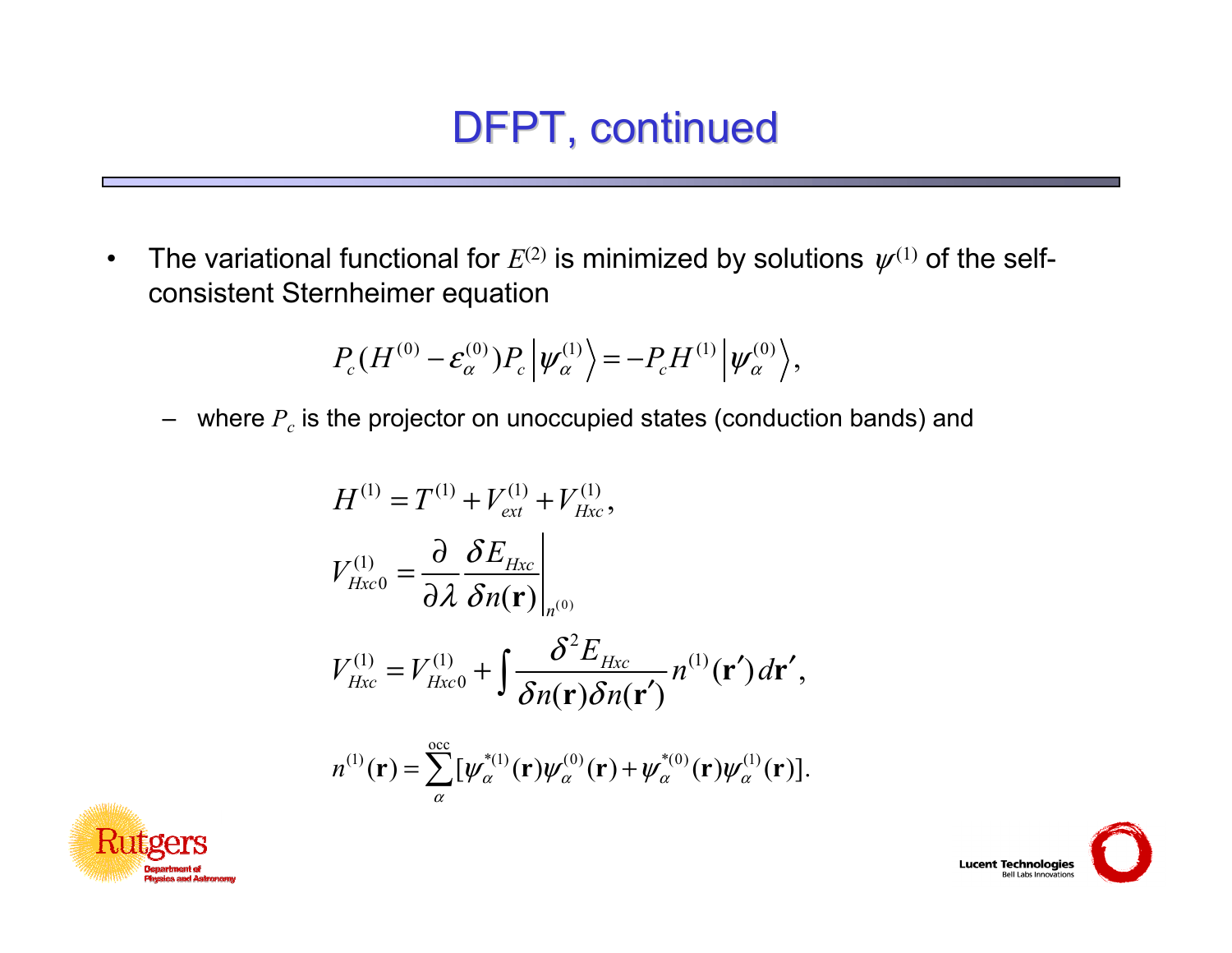# DFPT, continued

- $\bullet$ Sternheimer equation for  $\psi^{(1)}$  is solved using same techniques as ground-state Kohn-Sham equation
	- Minimize residuals by conjugate-gradient method
	- Constrain solutions to be orthogonal to occupied states
	- No normalization, inhomogeneous term determines amplitude
- $\bullet$ Converge first-order potential  $V_{Hxc}^{(1)}$  by conjugate-gradient or mixing method
- $\bullet$  Iterative steps for potential and wave functions alternate
	- Wave functions never "start from scratch"
	- Accurate wave-function convergence is never "wasted" on a poorly converged potential
- $\bullet$ Variational 2<sup>nd</sup>-order energy decreases with iterations



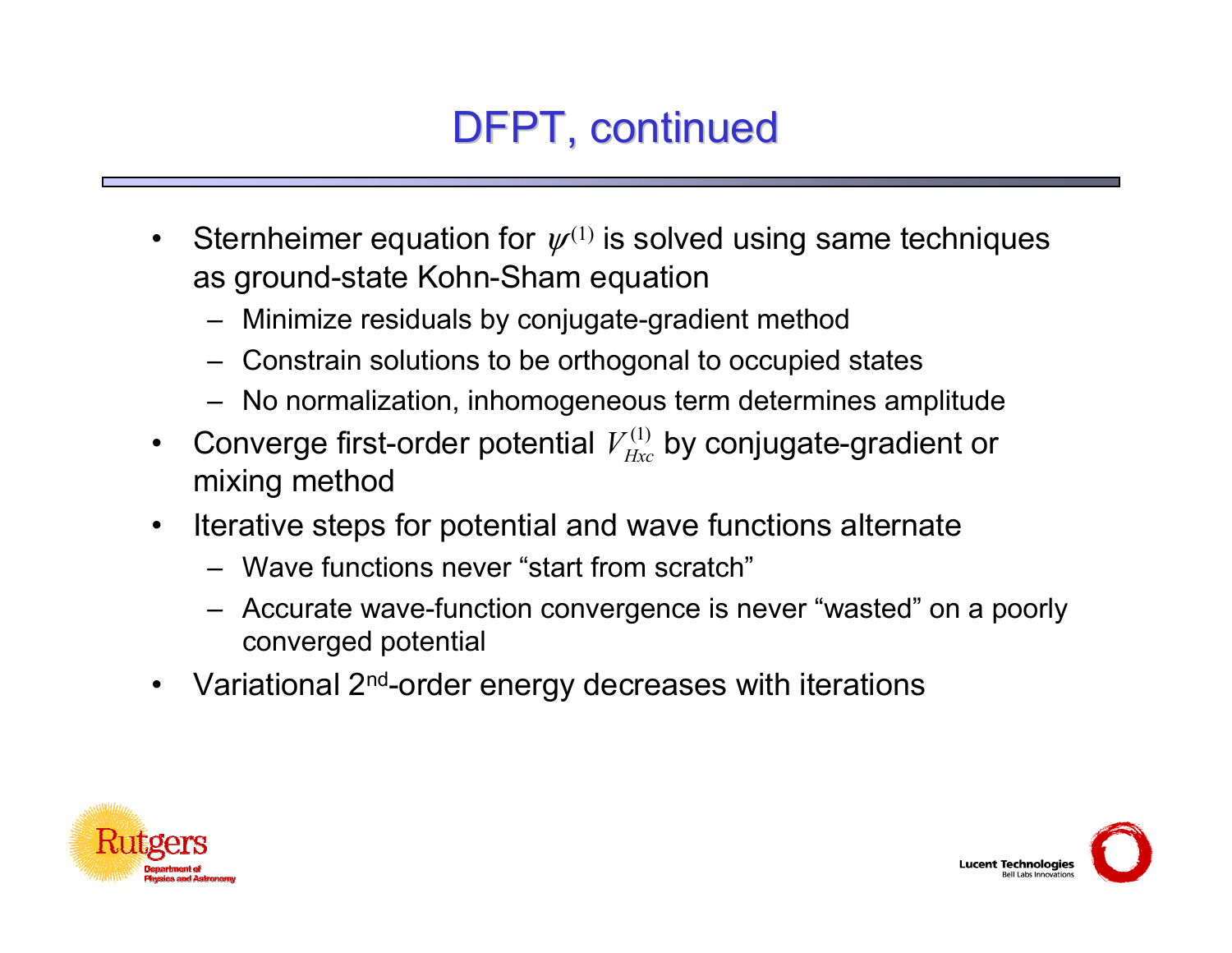# DFPT for metals

- •Thermal smearing of the Fermi surface must be introduced for stability
- $\bullet$ Density is defined with Fermi factor,  $n(\mathbf{r}) = \sum f_{F,\alpha} \psi_{\alpha}^*(\mathbf{r}) \psi_{\alpha}(\mathbf{r})$
- $\bullet$ Correct 1<sup>st</sup>-order density can be generated from wave functions satisfying a modified Sternheimer equation (simulating a statistical ensemble of determinental wave functions).<sup>(1)</sup> Solution:

$$
\left|\psi_{\alpha}^{(1)}\right\rangle = P_c (H^{(0)} - \varepsilon_{\alpha}^{(0)})^{-1} P_c H^{(1)} \left|\psi_{\alpha}^{(0)}\right\rangle \n- \frac{1}{2} \sum_{\beta \neq \alpha}^{\beta < c} f_{F,\alpha}^{-1} \left|\psi_{\beta}^{(0)}\right\rangle \frac{\max\left(f_{F,\alpha} - f_{F,\beta}, 0\right)}{\varepsilon_{\beta}^{(0)} - \varepsilon_{\alpha}^{(0)}} \left\langle \psi_{\beta}^{(0)} \right| H^{(1)} \left|\psi_{\alpha}^{(0)}\right\rangle \n+ \frac{1}{2} f_{F,\alpha}^{-1} \left|\psi_{\beta}^{(0)}\right\rangle \frac{df_{F,\alpha}}{d\varepsilon_{\alpha}} \left\langle \psi_{\beta}^{(0)} \right| H^{(1)} \left|\psi_{\alpha}^{(0)}\right\rangle
$$

- – Resembles ordinary finite-temperature perturbation theory for partially  $\mathsf{occupied}\ \mathsf{states}\ \alpha,\beta\!<\!c,\ \mathsf{where}\ c$  is chosen so that $f_{_{\mathrm{F},\alpha\geq c}}\equiv 0$
- –Contributions from  $\beta$  ≥  $c$  treated as for insulators with  $P_c$

(1) S. de Gironcoli, Phys. Rev. B 51, 6773 (1995)



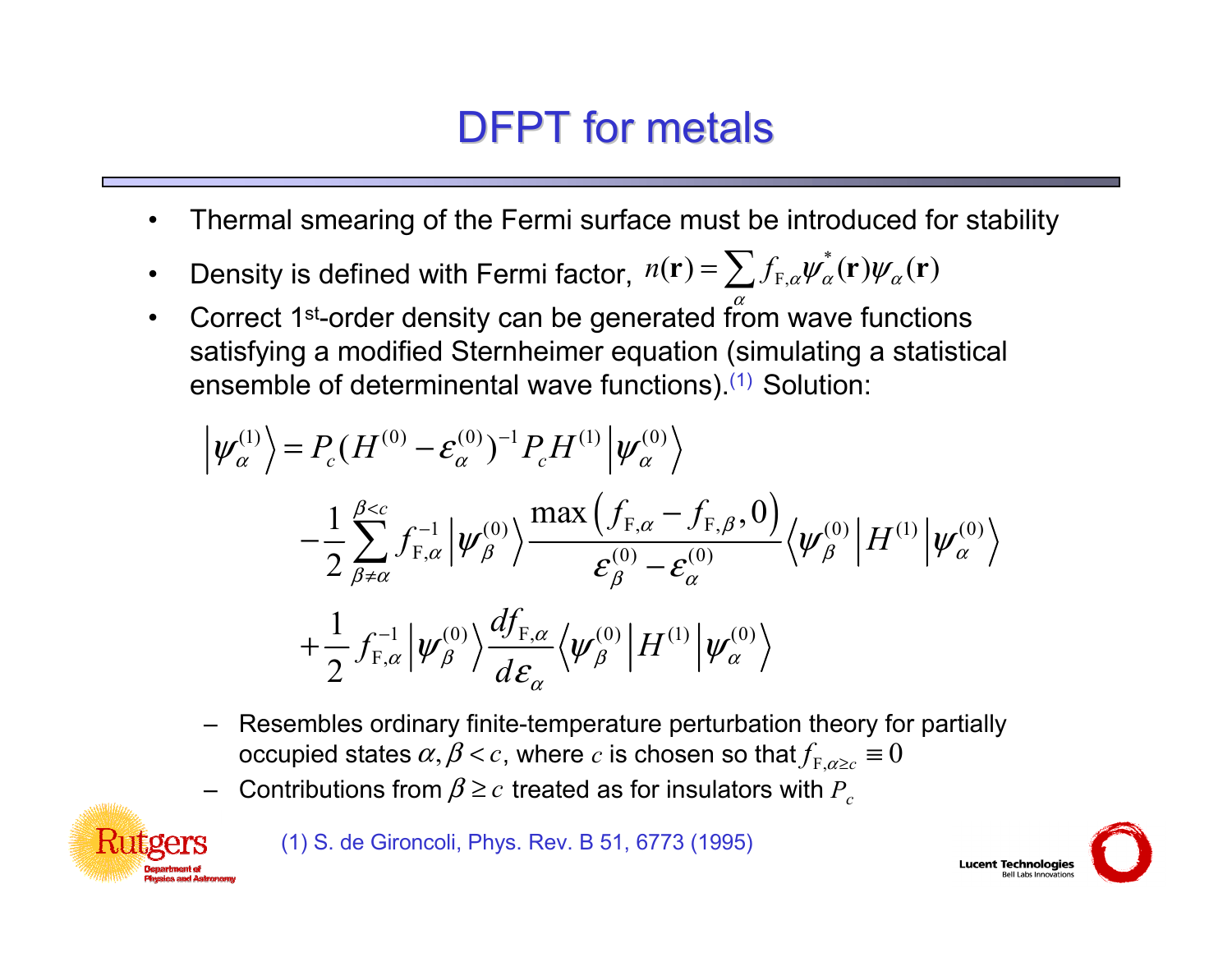# **Strain perturbation for metals**

 $\bullet$ For strain (or  $q=0$  phonons), a first-order Fermi energy  $\varepsilon_{\rm F}^{(1)}$ must be introduced to preserve charge neutrality<sup>(1)</sup>  $\mathcal{E}_F$ 

$$
\varepsilon_{\rm F}^{(1)} = \sum_{\alpha < c} \left\langle \psi_\alpha^{(0)} \left| H^{(1)} \right| \psi_\alpha^{(0)} \right\rangle \frac{df_{{\rm F},\alpha}}{d\varepsilon_\alpha} / \sum_{\alpha < c} \frac{df_{{\rm F},\alpha}}{d\varepsilon_\alpha}
$$

• $\mathcal{E}_{\rm E}^{(1)}$  "corrects" the 1st-order wave function found for constant  $\mathcal{E}_{\rm E}$  ,  $\mathcal{E}_\mathrm{F}^\mathrm{CFT}$  "corrects" the 1st-order wave function found for constant  $\mathcal{E}_\mathrm{F}$ 

$$
\left|\psi_{\alpha}^{(1)}\right\rangle = \left|\psi_{\alpha}^{(1)}\right\rangle\Big|_{\varepsilon_{\mathrm{F}}^{(0)}} - \frac{1}{2} f_{\mathrm{F},\alpha}^{-1} \left|\psi_{\alpha}^{(0)}\right\rangle \frac{df_{\mathrm{F},\alpha}}{d\varepsilon_{\alpha}} \varepsilon_{\mathrm{F}}^{(1)}
$$

• enters into the self-consistency cycle of the Sternheimer equation (1)  $\mathcal{E}_{\rm F}^{\rm c}$ 

(1) S. Baroni, S. de Gironcoli, and A. Dal Corso, Rev. Mod. Phys. **73**, 515 (2001),



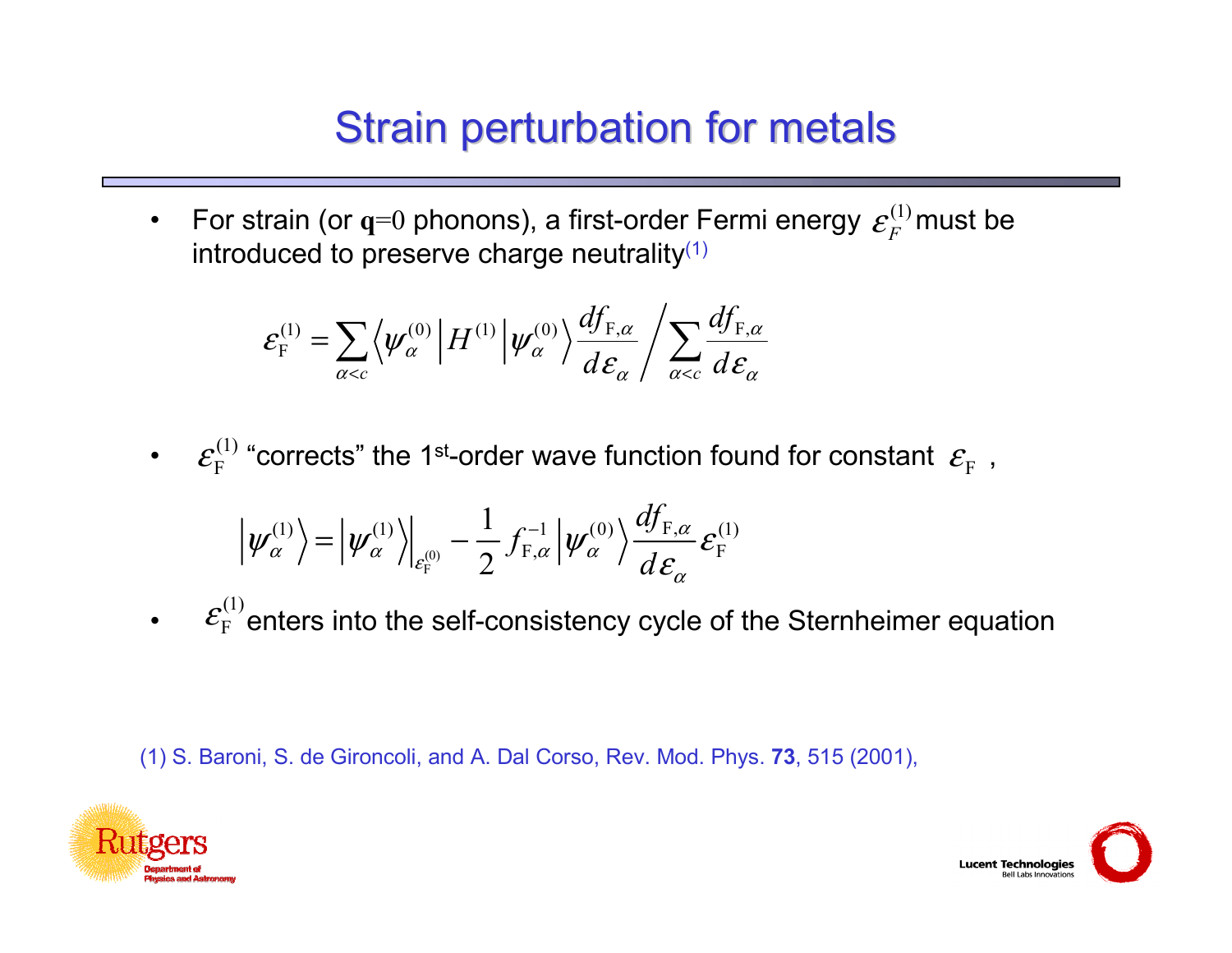#### DFPT for elastic and piezoelectric tensors

- •Mixed 2<sup>nd</sup> derivatives of the energy with respect to pairs of perturbations
	- By the "2n+1" theorem, these only require one set of 1<sup>st</sup> order wave functions,

$$
E_{el}^{(\lambda_1 \lambda_2)} = \sum_{\alpha}^{\text{occ}} \left\langle \psi_{\alpha}^{(\lambda_2)} \left| (T^{(\lambda_1)} + V_{ext}^{(\lambda_1)} + V_{Hxc0}^{(\lambda_1)}) \right| \psi_{\alpha}^{(0)} \right\rangle
$$
\n
$$
+ \sum_{\alpha}^{\text{occ}} \left\langle \psi_{\alpha}^{(0)} \left| (T^{(\lambda_1 \lambda_2)} + V_{ext}^{(\lambda_1 \lambda_2)}) \right| \psi_{\alpha}^{(0)} \right\rangle + \frac{1}{2} \frac{\partial^2 E_{Hxc}}{\partial \lambda_1 \partial \lambda_2} \bigg|_{n^{(0)}},
$$
\nNon-self-

- This expression is non-stationary (i.e., 1<sup>st</sup>-order in convergence errors)
- $\bullet$ To include atomic relaxation, we need strain  $\eta_{\alpha\beta}$  , electric field  $\mathcal{E}_{_f}$  and atomic coordinate  $\tilde{\tau}_{\scriptscriptstyle \chi i}$  derivatives ~  $\eta_{\alpha\beta}$ , electric field  $\mathcal E$ 
	- –Clamped-atom elastic tensor --------------  $\partial^2 E_{el}/\partial \eta_{\alpha\beta} \partial \eta_{\gamma\delta}$
	- Internal strain tensor -----------------------  $\partial^{2}E_{el}/\partial\eta_{\alpha\beta}\partial\tilde{\tau}_{\kappa j}$
	- Interatomic force constants --------------  $\partial^{2}E_{el} \big/ \partial \, \widetilde{\tau}^{\prime}_{\kappa^{\prime}i} \partial \, \widetilde{\tau}_{\kappa j}$
	- Clamped-atom piezoelectric tensor ----  $\partial^2 E_{el}/\partial \eta_{\alpha\beta}\partial \tilde{\mathcal{E}}_{j}$  ${\cal E}$
	- Born effective charges -----------------------  $\partial^2 E_{el}/\partial \, \tilde{\tau}_{\kappa i}\partial \tilde{\mathcal{E}}_{j}$  $\tilde{\tau}$  as  $\tilde{\tau}_{\nu i}\partial \mathcal{E}$



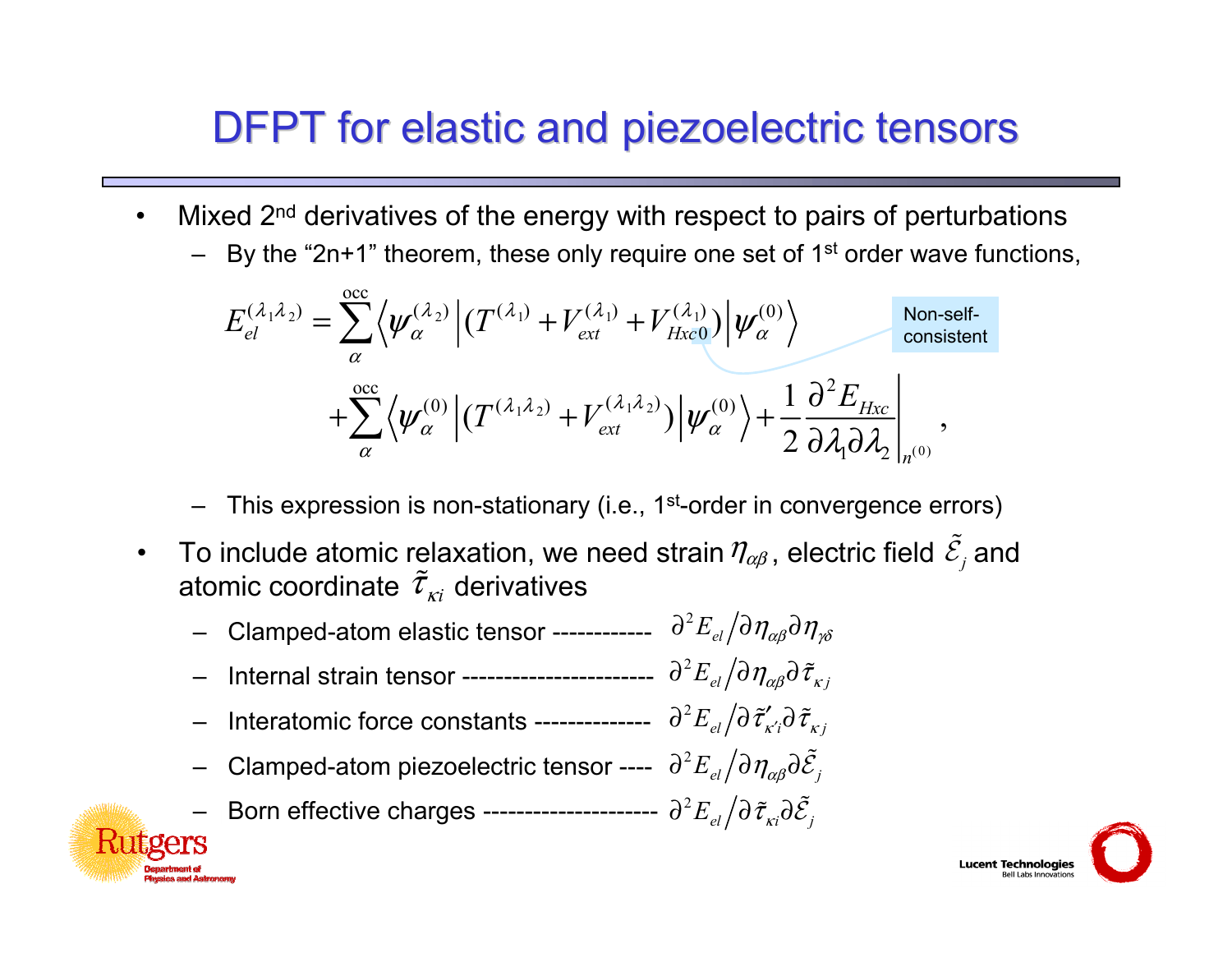#### Electric field derivatives (more polarization) Electric field derivatives (more polarization)

- •The energy acquires an extra term,  $E = E_{\text{\tiny HKS}} - \mathcal{E} \cdot \mathbf{P}$
- $\bullet$ Recall the Berry-phase expression for polarization,

$$
\mathbf{P} = \frac{-i}{\left(2\pi\right)^3} \int_{\text{BZ}} d\mathbf{k} \sum_{i}^{\text{occ}} \left[ \left\langle u_{\mathbf{k}i} \middle| \nabla_{\mathbf{k}} u_{\mathbf{k}i} \right\rangle \right]
$$

where we have dropped λ.

- • The response-function calculation proceeds in 2 stages
	- $-$  First, we use the RF machinery to calculate $\big|\nabla_{_\mathbf{k}}u_{_{\mathbf{k}i}}\big\rangle$  by treating it as a firstorder wave function, solving the Sternheimer equation with $\left[\nabla_\mathbf{k} \hat{H}_{\mathrm{KS}}\big(\mathbf{k}\big)\right]\!\!\left[u_{\mathrm{ki}}^{(0)}\right]$ as the inhomogeneous 1<sup>st</sup>-order perturbation term on the right-hand side
	- –There in no self-consistent potential involved here.
	- –Next, we take the  $\mathcal E\,$  derivative and  $\ket{\nabla_{_\mathbf{k}} \mathcal u_{_{\mathbf{k}i}}}$  itself becomes the inhomogeneous Sternheimer term.
	- –In this second step, there is a self-consistent 1<sup>st</sup>-order screening potential.



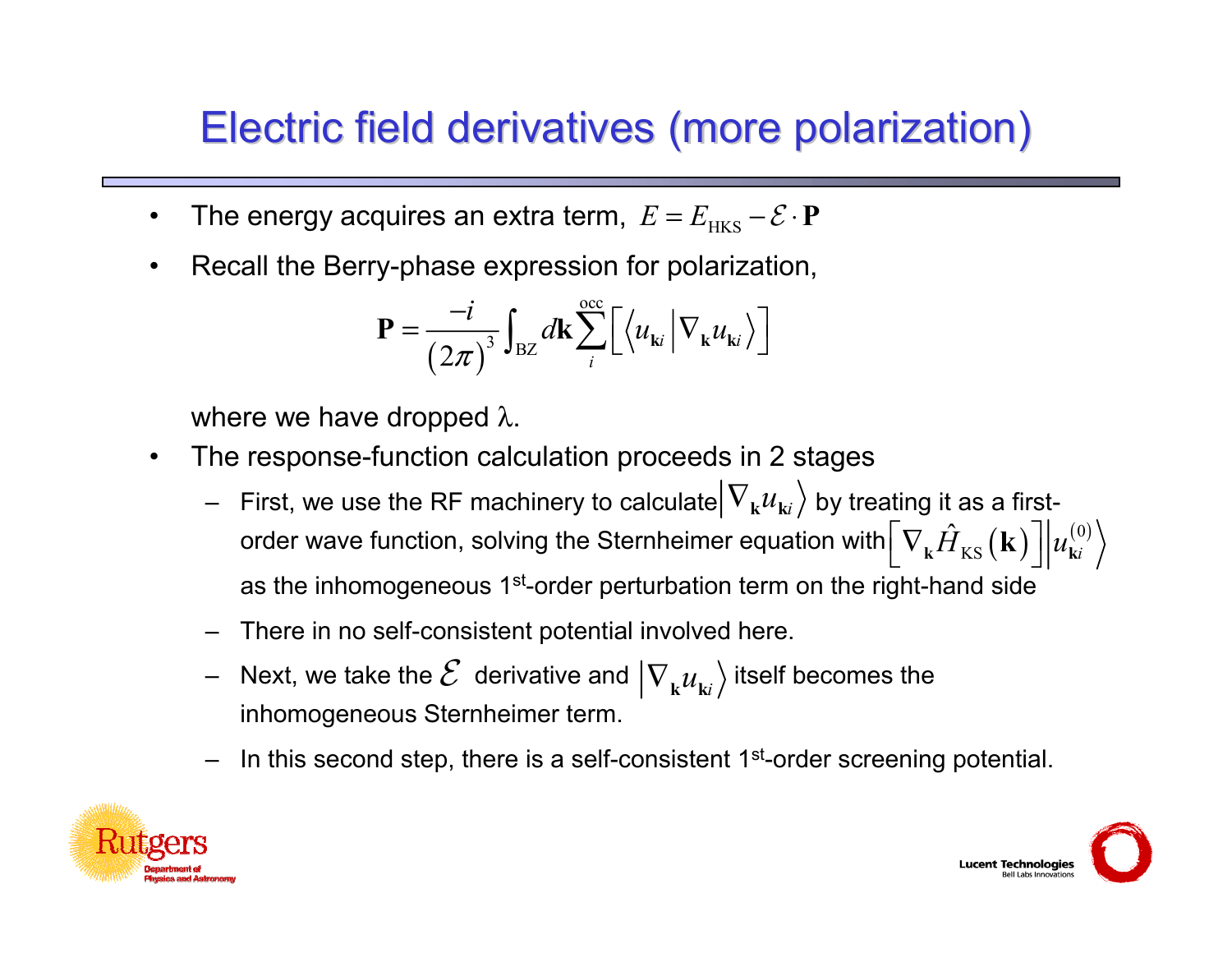#### Incorporating atomic relaxation

 $\bullet$ Introduce a model energy function quadratic in atomic displacements  $u_{\scriptscriptstyle m\alpha}$ from a reference configuration, strain  $\eta_{\alpha\beta}$  , and electric field  $\mathcal{E}_{\alpha}$ 

$$
H(\mathbf{u}, \mathbf{\eta}, \mathcal{E}) = (\mathbf{u} \quad \mathbf{\eta} \quad \mathcal{E}) \left[ \begin{pmatrix} -\mathbf{F}/\Omega \\ \sigma \\ -\mathbf{P} \end{pmatrix} + \begin{pmatrix} \mathbf{K}/\Omega & -\Lambda/\Omega & -\mathbf{Z}/\Omega \\ -\Lambda^T/\Omega & \mathbf{C} & -e \\ -\mathbf{Z}^T/\Omega & e^T & \chi \end{pmatrix} \begin{pmatrix} \mathbf{u} \\ \mathbf{\eta} \\ \mathcal{E} \end{pmatrix} \right]
$$

 $\bullet$  Various terms, all "bare" or clamped-atom quantities with atom indices  $m,n$  and Cartesian components  $\alpha,\beta,\gamma,\cdots$  are as follows: "

| $F_{m\alpha}$                    | Atomic forces                  | $C_{\alpha\beta,\gamma\delta}$ | Elastic tensor            |
|----------------------------------|--------------------------------|--------------------------------|---------------------------|
| $\sigma_{\alpha\beta}$           | Stress                         | $Z_{m\alpha,\gamma}$           | Born effective charges    |
| $P_{\alpha}$                     | Electric polarization          | $e_{\alpha,\gamma\delta}$      | Piezoelectric tensor      |
| $K_{m\alpha,n\gamma}$            | Interatomic force constants    | $\chi_{\alpha,\gamma}$         | Dielectric susceptibility |
| $\Lambda_{m\alpha,\gamma\delta}$ | "Force" internal strain tensor |                                |                           |

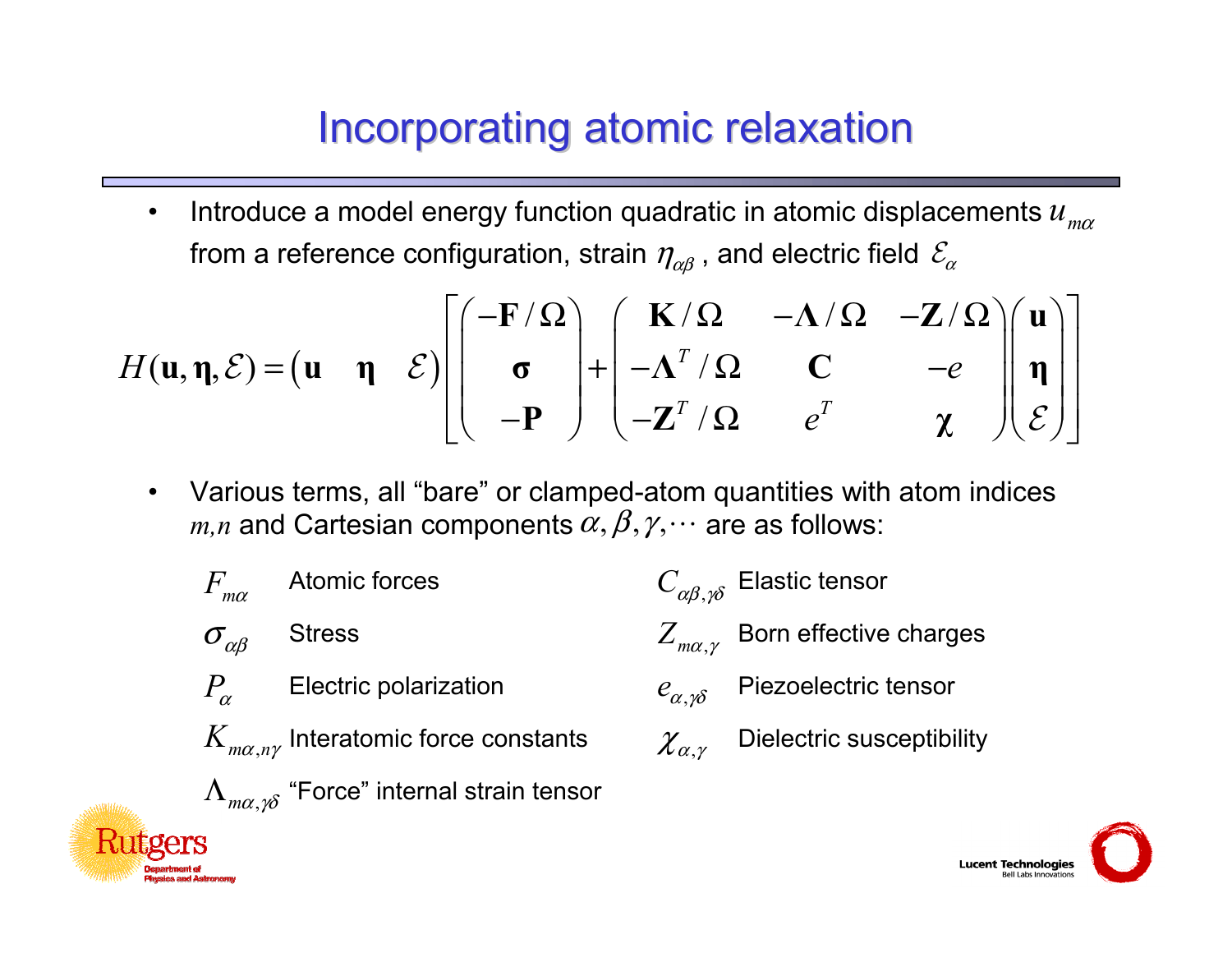# Incorporating atomic relaxation, continued

 $\bullet$ The "relaxed atom" model energy function is defined as

$$
\tilde{H}(\eta_{\alpha\beta}, \mathcal{E}_{\alpha}) = \min_{\{u_{m\alpha}\}} H(u_{m\alpha}, \eta_{\alpha\beta}, \mathcal{E}_{\alpha})
$$

 $-$  Additionally assume that  $F_{_{m\alpha}}=0$  in the reference configuration

•Strain and electric field 2<sup>nd</sup> derivatives of  $\tilde{H}$  then yield the "dressed" or relaxed-atom elastic and piezoelectric tensors

$$
\tilde{C}_{\alpha\beta,\gamma\delta} = C_{\alpha\beta,\gamma\delta} + \Omega^{-1} \sum_{mn=1}^{\text{natom}} \sum_{ij=1}^{3} \Lambda_{mi,\alpha\beta} (K^{-1})_{mi,nj} \Lambda_{nj,\gamma\delta}
$$

$$
\tilde{e}_{\alpha\beta,\gamma} = e_{\alpha\beta,\gamma} + \Omega^{-1} \sum_{mn=1}^{\text{natom}} \sum_{ij=1}^{3} \Lambda_{mi,\alpha\beta} (K^{-1})_{mi,nj} Z_{nj,\gamma}
$$

- $\ K^{-1}$  is the pseudo-inverse of the interatomic force constant matrix
- Various other quantities corresponding to differing boundary conditions such as fixed or zero polarization or stress, etc. can be calculated using the same approach



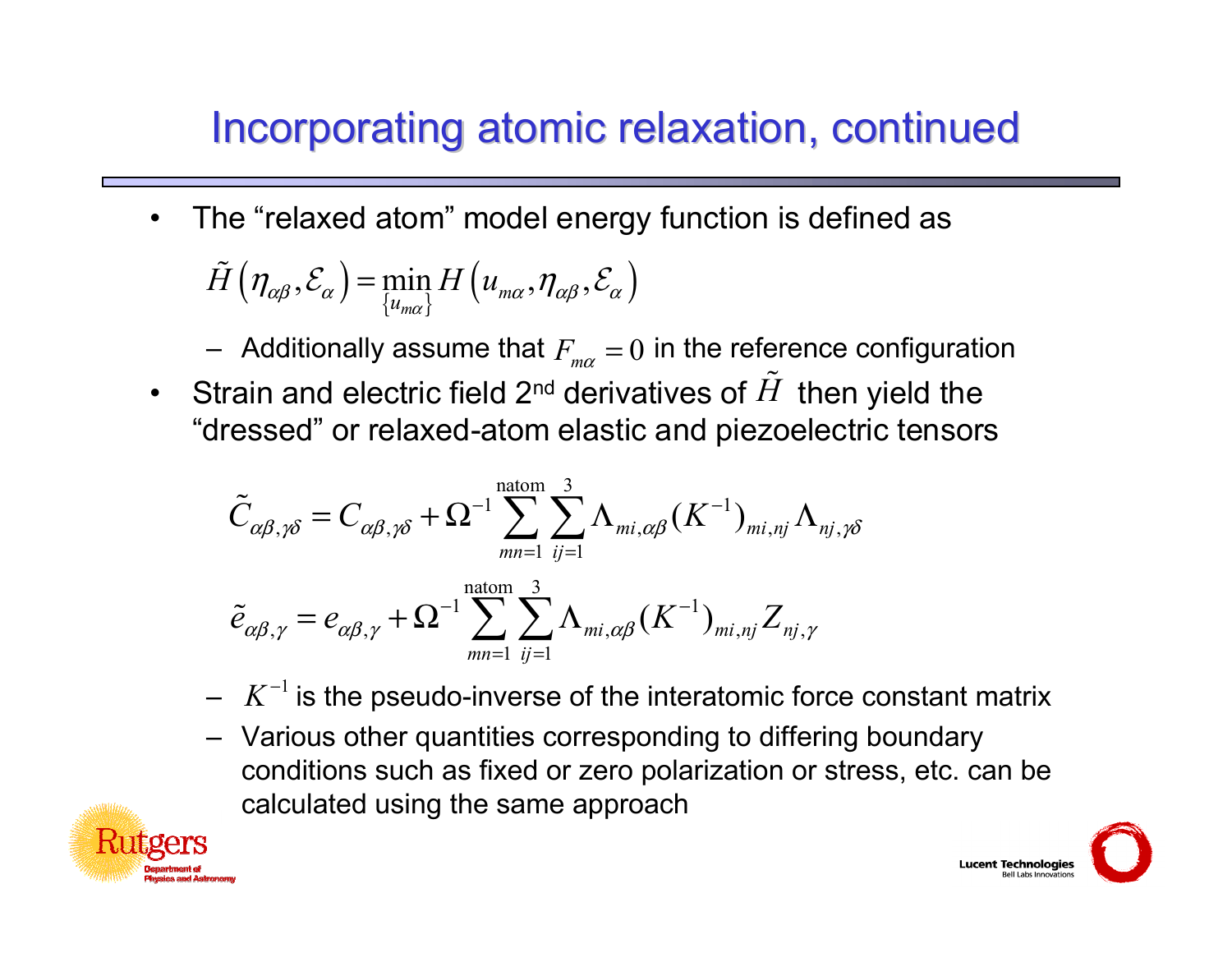#### DPFT for periodic atomic displacements

•**Displacement**  $\tau_{ki} + R_i \rightarrow \tau_{ki} + R_i + \lambda e^{i\mathbf{q} \cdot \mathbf{R}}$ 

(1)

- • First-order external potential
	- – PSP & model core charge contributions

$$
V_{\text{ext},q}^{(1)}(\mathbf{r},\mathbf{r}') = \sum_{\mathbf{R}} e^{i\mathbf{q}\cdot\mathbf{R}} \frac{\partial}{\partial \tau_{\kappa i}} \left[ v_{\text{psp},\kappa} (\mathbf{r} - \boldsymbol{\tau}_{\kappa} - \mathbf{R}, \mathbf{r}' - \boldsymbol{\tau}_{\kappa} - \mathbf{R}) \right]
$$

$$
+ \delta (\mathbf{r} - \mathbf{r}') \frac{\delta V_{\kappa c}}{\delta n(\mathbf{r})} \bigg|_{n^{(0)}} \rho_{\text{core},\kappa} (\mathbf{r} - \boldsymbol{\tau}_{\kappa} - \mathbf{R}) \bigg]
$$

• Sternheimerequation

$$
P_{\mathbf{k}+\mathbf{q},c}(H^{(0)}-\mathcal{E}_{\mathbf{k},\alpha}^{(0)})P_{\mathbf{k}+\mathbf{q},c}\left|\psi_{\mathbf{k}+\mathbf{q},\alpha}^{(1)}\right\rangle=-P_{\mathbf{k}+\mathbf{q},c}H_{\mathbf{q}}^{(1)}\left(n_{\mathbf{q}}^{(1)}\right)\left|\psi_{\mathbf{k},\alpha}^{(0)}\right\rangle,
$$

• 2<sup>nd</sup>-order energy 
$$
E_{el,-q,q}^{(\tau_{ki}\tau_{k'j})} = \int_{BZ} \sum_{\alpha}^{\infty} \left( \left\langle \psi_{k+q,\alpha}^{(\tau_{ki})} \middle| V_{ext,q}^{(\tau_{kj})} \middle| \psi_{k,\alpha}^{(0)} \right\rangle + \left\langle \psi_{k,\alpha}^{(0)} \middle| V_{psp,-q,q}^{(\tau_{ki},\tau_{k'j})} \middle| \psi_{k,\alpha}^{(0)} \right\rangle \right) d\mathbf{k}
$$
  
\n– 2 atoms and directions  
\n
$$
+ \frac{1}{2} \frac{\partial^2 E_{xc}}{\partial \tau_{\kappa i,-q} \partial \tau_{\kappa' j,q}} \Big|_{n^{(0)}}
$$



**Lucent Technologies** Bell Labs Innovations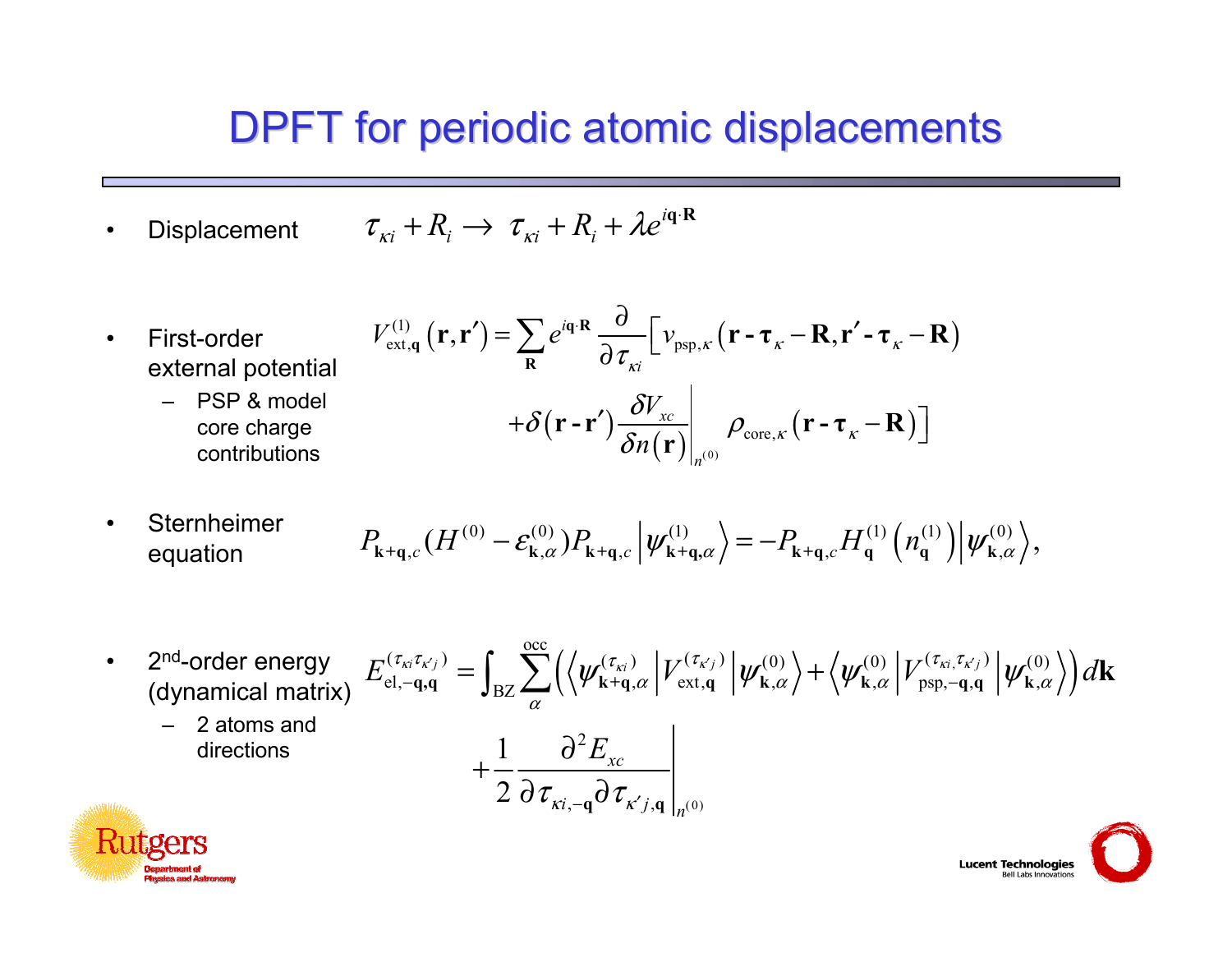# Full phonon spectrum

- $\bullet$  Find dynamical matrix on a uniform mesh of **q** points
	- **q** mesh should be commensurate with **k** mesh for GS wave functions
- • FFT to create interatomic force constant matrix on a finite set of **R**lattice points
	- Density of **q** mesh determines maximum **R** calculated
	- Should be short-ranged (a few unit cells)
- $\bullet$  Now do "Slow" FT to get phonon energies at any **q**'s you want (such as on BZ symmetry lines)

#### Special treatment for polar insulators

- •Dipole-dipole interactions are long-range
- $\bullet$  This contribution to the dynamical matrix can be expressed analytically in terms of Born effective charges and the electronic dielectric tensor
- $\bullet$ Subtract before the FFT, add back in after the Slow FT
- •Contribution at  $q \rightarrow 0$  is non-analytic, and gives LO-TO splitting



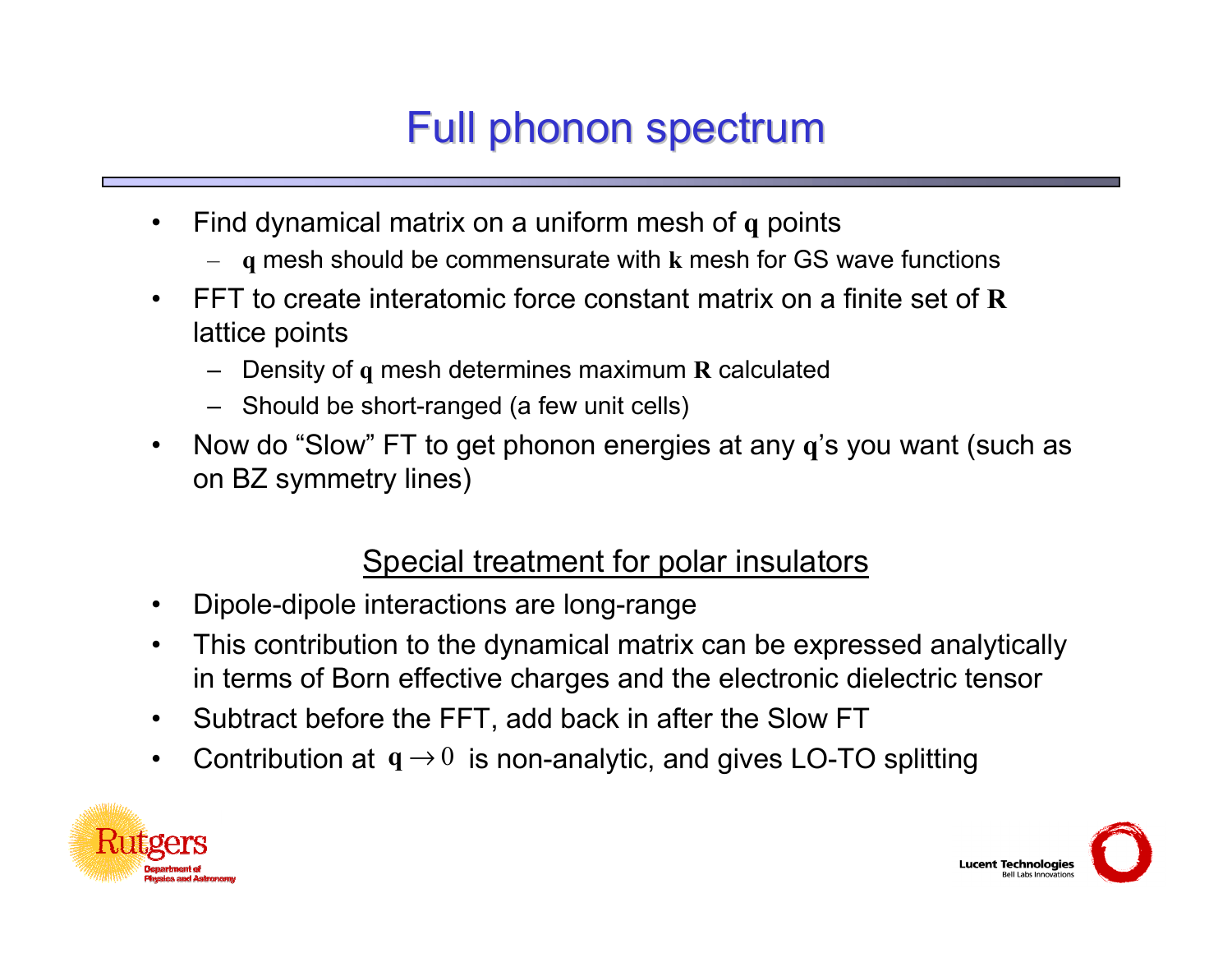#### Index to Abinit RF perturbations

| ipert          | idir           | type                                          | coord            | $1WF*$         | Voigt        |
|----------------|----------------|-----------------------------------------------|------------------|----------------|--------------|
| 1              | $\mathbf{1}$   | $\partial/\partial \tilde{\tau}$              | $\mathbf{R}_1^P$ | $\mathbf{1}$   |              |
| $\mathbf{1}$   | $\overline{c}$ | $\partial/\partial \tilde{\tau}$              | $\mathbf{R}_2^P$ | $\overline{2}$ |              |
| $\mathbf{1}$   | 3              | $\partial/\partial \tilde{\tau}$              | $\mathbf{R}_3^P$ | 3              |              |
| $\overline{2}$ | $\mathbf{1}$   | $\partial/\partial \tilde{\tau}$              | $\mathbf{R}_1^P$ | 4              |              |
| $\overline{2}$ | $\overline{c}$ | $\partial/\partial \tilde{\tau}$              | $\mathbf{R}_2^P$ | 5              |              |
| $\overline{2}$ | 3              | $\partial/\partial \tilde{\boldsymbol{\tau}}$ | $\mathbf{R}_3^P$ | 6              |              |
|                |                |                                               |                  |                |              |
| $natom+1$      | 1              | $\partial/\partial \tilde{\mathbf{k}}$        | $G_1^P$          | $3*$ natom+1   |              |
| $natom+1$      | 2              | $\partial/\partial \tilde{\mathbf{k}}$        | $G_1^P$          | $3*$ natom+2   |              |
| $natom+1$      | 3              | $\partial/\partial \tilde{\mathbf{k}}$        | $G_1^P$          | $3*$ natom+3   |              |
| $natom+2$      | $\mathbf{1}$   | $\partial/\partial \mathcal{E}$               | $\mathbf{R}_1^P$ | $3*$ natom+4   |              |
| $natom+2$      | $\overline{2}$ | $\partial/\partial \mathcal{E}$               | $\mathbf{R}_2^P$ | $3*$ natom+5   |              |
| $natom+2$      | 3              | $\partial/\partial \mathcal{E}$               | $\mathbf{R}_3^P$ | $3*$ natom+6   |              |
| $natom+3$      | $\mathbf{1}$   | $\partial/\partial\eta$                       | XX               | $3*$ natom+7   | $\mathbf{1}$ |
| $natom+3$      | $\overline{2}$ | $\partial/\partial\eta$                       | yу               | $3*$ natom+8   | 2            |
| $natom+3$      | 3              | $\partial/\partial\eta$                       | ZZ               | $3*$ natom+9   | 3            |
| natom+4        | 1              | $\partial/\partial\eta$                       | yz               | $3*$ natom+10  | 4            |
| $natom+4$      | 2              | $\partial/\partial\eta$                       | XZ               | $3*$ natom+11  | 5            |
| natom+4        | 3              | $\partial/\partial\eta$                       | xy               | $3*$ natom+12  | 6            |